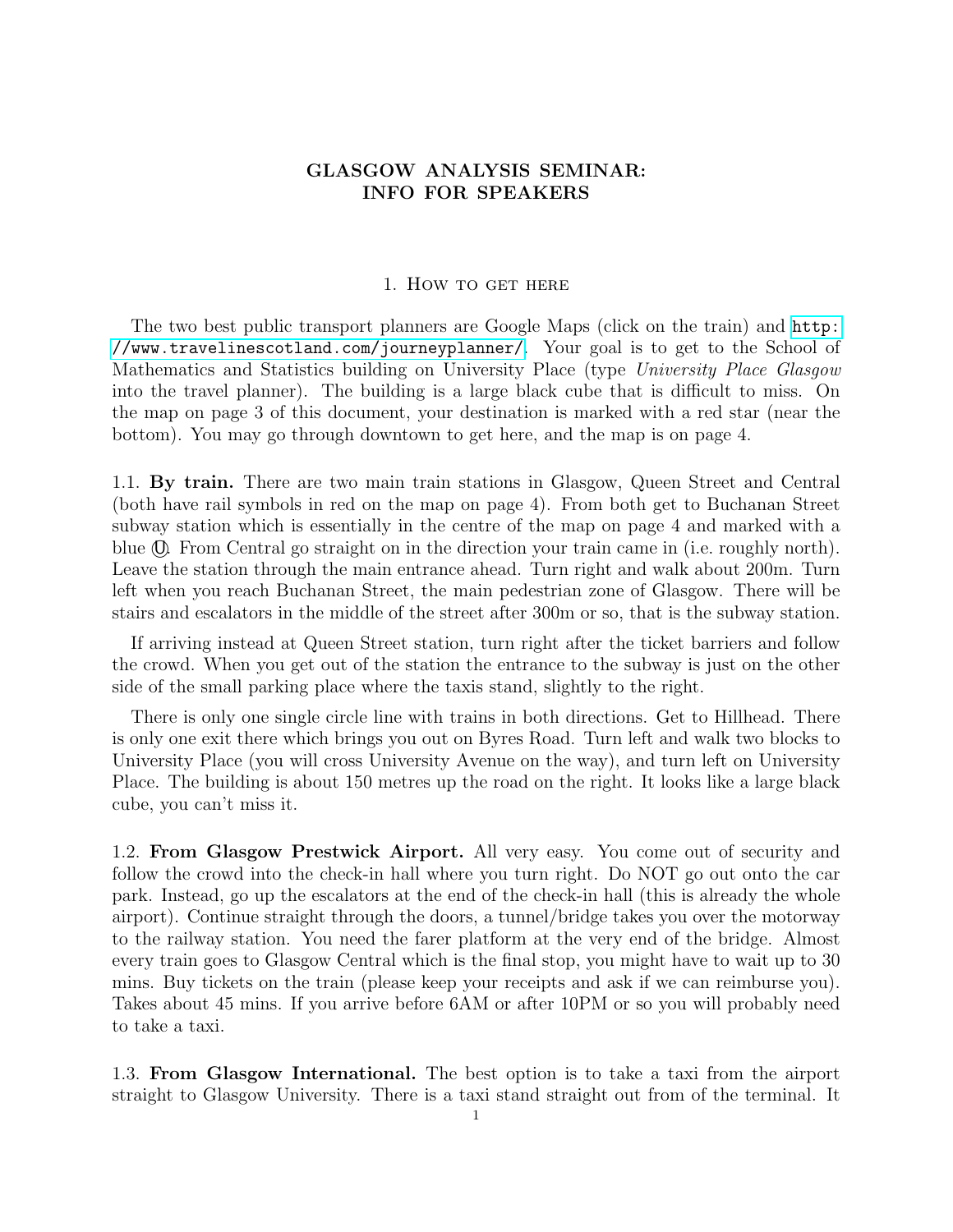will cost more than 20 pounds but will save a fair amount of time. In any case, please keep your receipts and ask if we can reimburse you.

To get to the University of Glasgow by transit: leave the terminal through any reasonable door. There are bus stances along the street. You can ask the drivers how to get to Buchanan subway station. The Number 500 bus is the usual bus to get downtown. Exit the bus at the West George Street stop (the stops are announced by computer voice and also displayed in the bus). It will take approximately 21 minutes. Then a one minute walk will take you to the Buchanan subway station. Now refer to Section 2.1 to get to Glasgow University.

1.4. From Edinburgh Airport. In front of the terminal there is a bus stop. At stand C (you'll want to verify this when you arrive by asking the driver) there is a direct bus to Glasgow that arrives at the Buchanan Bus Station (marked with a red pointer on the map on page 4. The bus is approximately 12 (18 return) and tickets are purchased from the driver. From the Buchanan Bus Station a 5 minute walk will take you to the Buchanan Subway Station. Now refer to Section 2.1 to get to the School of Maths and Stats.

## 2. Map and hotel

The map of the west end is on page 3. The red star near the bottom is the School of Maths and Stats. The  $\mathbb{O}$  is the Hillhead subway station. Byres Rd is the main street of the west end (on this map it is labelled B808 for some reason), with supermarkets and other shops. In particular, there is a large Waitrose supermarket almost at the corner with Great Western Rd (labelled A82 at the top of the map and partially cut off) where you get food, stationary and other stuff.

Your hotel is almost certainly the Heritage Hotel which is also on the map (at the top right with a red rectangle), on Great Western Rd pretty much in the middle between Byres Rd and the river Kelvin. It is not directly accessible form the street, you have to use Cecil St or Hillhead St to get to the terrace above the shops on Great Western Rd where the entrance to the hotel is.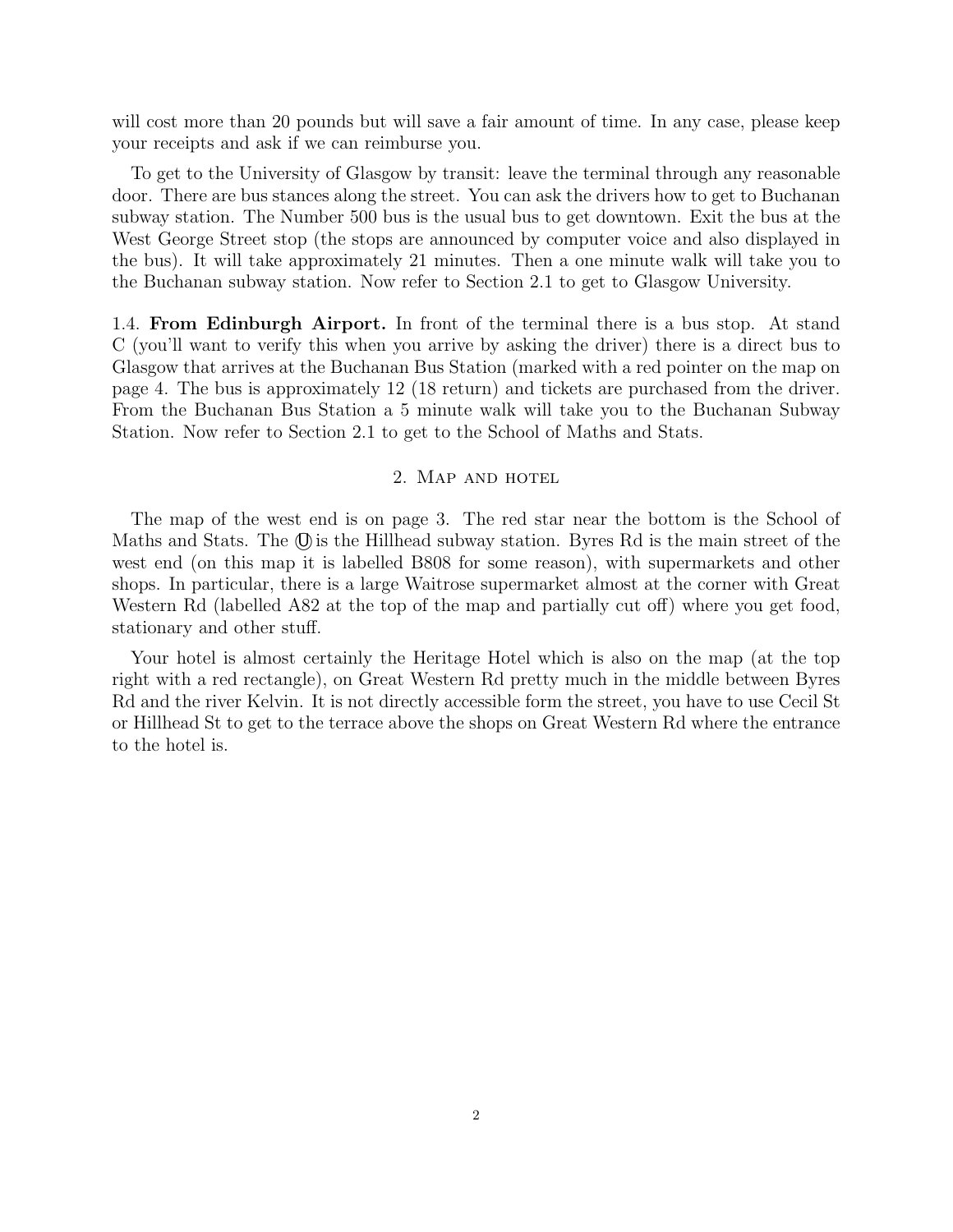